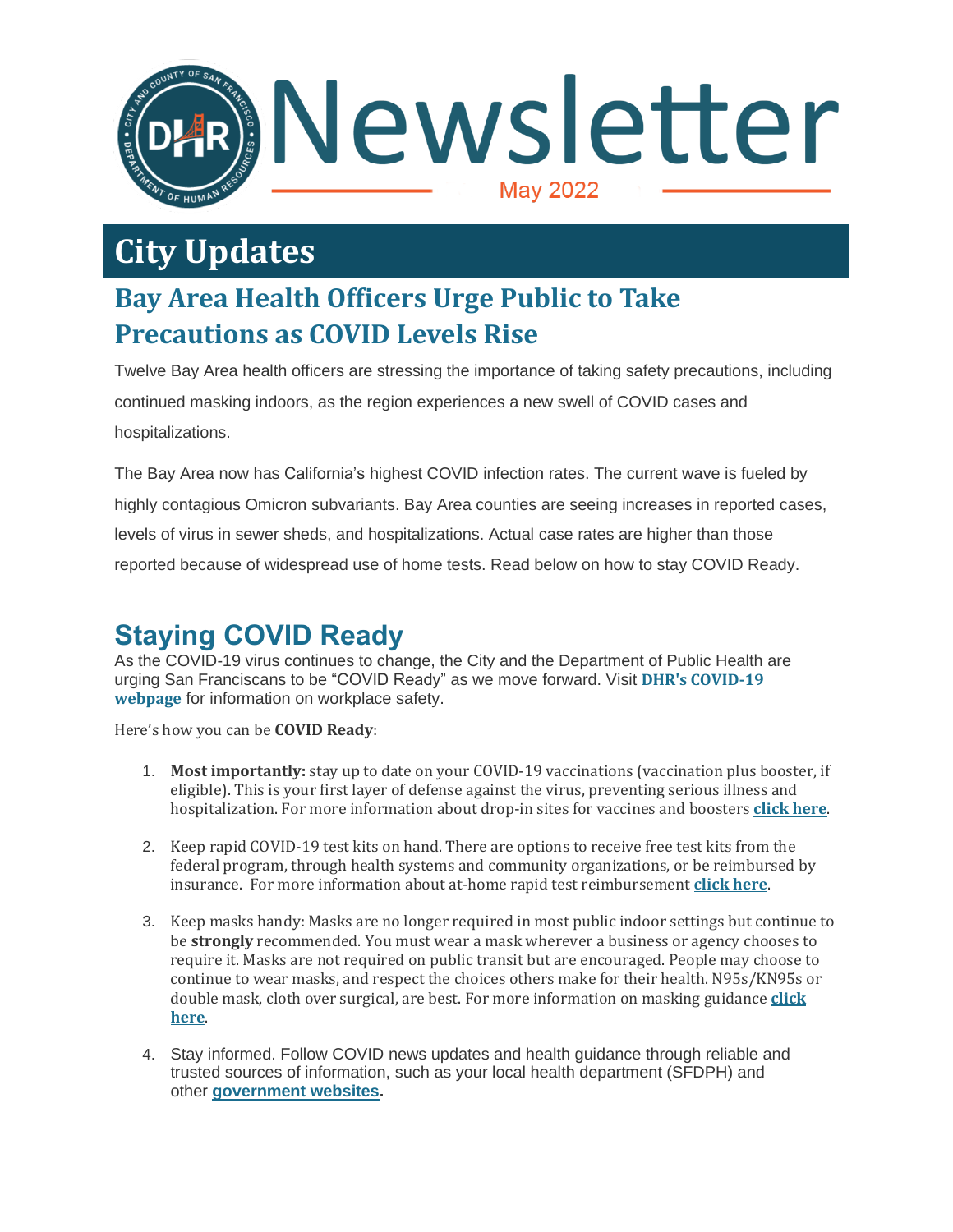## **Bayview Celebrates the Return of Sunday Streets on May 22, 2022**

The event will showcase a new route that spreads from **Oakdale Avenue at 3rd Street** onto Lane Street, with extension onto **Revere Avenue**, and **Underwood Avenue** onto Keith Street, at **3rd Street Bay View Park** and **Martin Luther King Jr. Pool**. To learn more click **[here](https://t.e2ma.net/click/hcuene/pu94qki/piogst)**.

If you are interested in volunteering, **[register](https://t.e2ma.net/click/hcuene/pu94qki/5apgst) here**

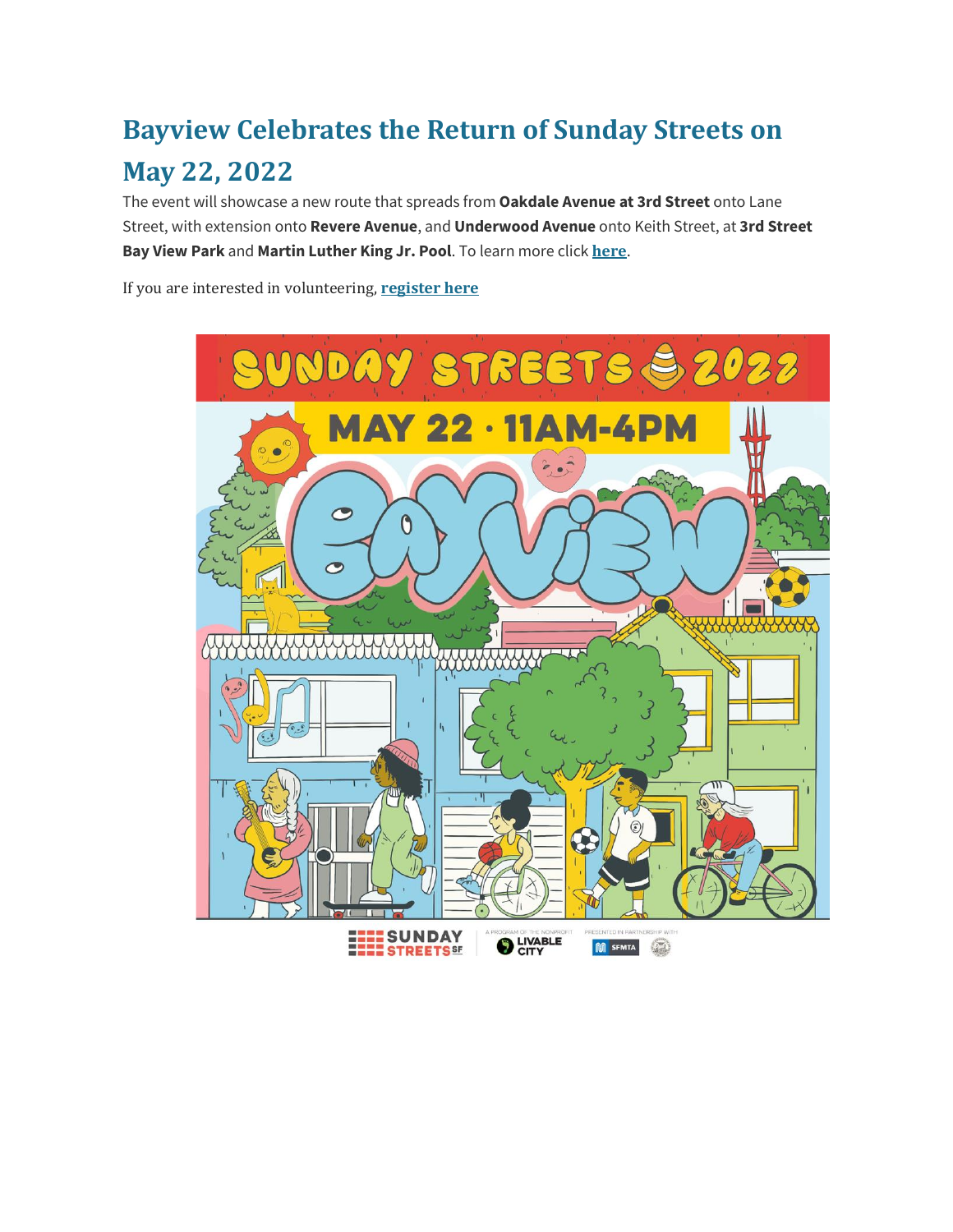

### **Asian American and Native Hawaiian/Pacific Islander Heritage Month (AANHPI)**

This May, during **Asian American and Native Hawaiian/Pacific Islander Heritage Month (AANHPI)**, we recognize the history and celebrate the achievements of Asian Americans, Native Hawaiians, and Pacific Islanders (AANHPIs) who have contributed to our communities.

#### **Learn More:**

In honor of AANHPI Heritage Month, local artist **Mel [Vera](https://t.e2ma.net/click/hcuene/pu94qki/horgst) Cruz** worked in partnership with the San Francisco Public Library (SFPL) to produce the beautiful art piece displayed above. This painting features a bouquet of flowers that have symbolic ties to AANHPI cultures including chrysanthemums, cherry blossoms and others, symbolizing rejuvenation, resilience and vitality. The art will be exhibited throughout the month of May on the 3rd Floor of the Main Library.

SFPL also presents "Weaving Stories," a celebration of Asian American, Native Hawaiian, and Pacific Islander Heritage Month. There will be virtual and in-person programs throughout the month. **[Click](https://t.e2ma.net/click/hcuene/pu94qki/xgsgst) here for [information](https://t.e2ma.net/click/hcuene/pu94qki/xgsgst)** on events hosted by the San Francisco Public Library in honor of AANHPI Heritage Month.

Also **[explore](https://t.e2ma.net/click/hcuene/pu94qki/d9sgst) parks** throughout San Francisco, which are named after prominent AAPI people or hold significance in the AAPI community.

### **Have a Reimbursement Expense?**

All City employee reimbursements must be approved by **June 29th at 5 p.m**. otherwise employees will need to resubmit after July 5th. City employees rely on quick reimbursement for the expenses they cover for their work and the City understands that delays in reimbursement can cause financial stress for employees.

To stop delays we encourage employees to not wait to submit expenses and for supervisors to review and approve in a timely manner.

For additional questions regarding expense reimbursement contact your supervisor or department human resources professional.

#### **Sexual Orientation and Gender Identity (SOGI) Data**

The City and County of San Francisco strives to be an inclusive workplace for people of all gender identities and sexual orientations. To address LGBTQ+ equity issues and employee needs effectively, we need a better understanding of our workforce.

To that end, beginning January 1, 2022, the city has implemented a new policy for collecting information on the sexual orientation and gender identity (SOGI) of our employees and applicants.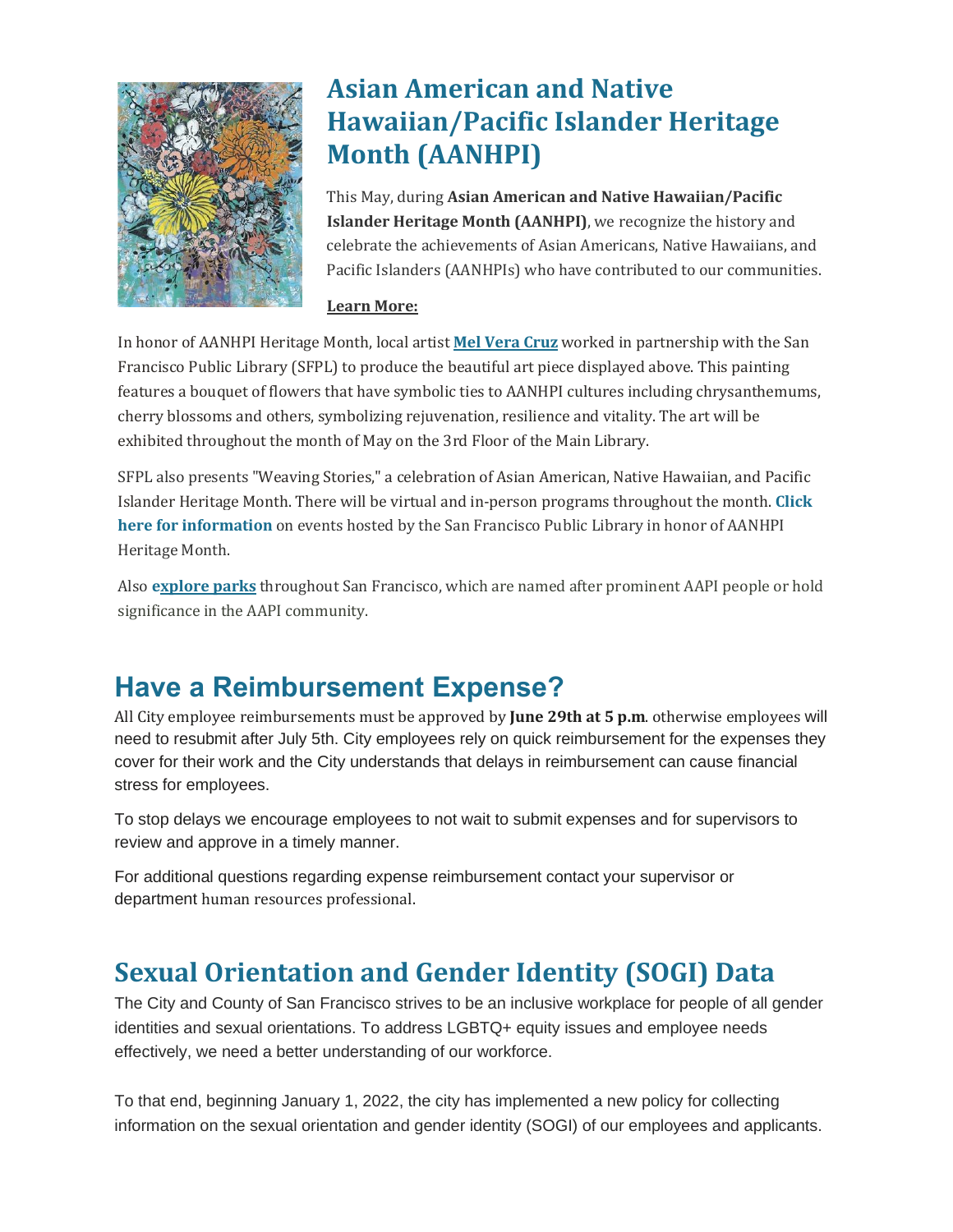Employees can now voluntarily enter their own SOGI data on the **SF [Employee](https://t.e2ma.net/click/hcuene/pu94qki/t1tgst) Portal** by going to the Employee Links tab, then under HR Information clicking Update Your Demographic Info.

The city remains committed to upholding protections for its LGBTQ+ applicants and employees, and to maintaining the privacy of all its applicants and employees. Entering your SOGI data is voluntary, and the Department of Human Resources will report on this data in an aggregate way. If you have any questions about this policy, please contact your department's human resources representative.



#### **Free Diapers to Families on Public Benefits**

Families who receive CalWORKs, CalFresh, or Medi-Cal in San Francisco can visit one of nine **[community](https://t.e2ma.net/click/hcuene/pu94qki/9tugst) pick up locations** to request free diapers. Program participants are required to show their CalFresh **[EBT](https://t.e2ma.net/click/hcuene/pu94qki/pmvgst)** card or Medi-Cal Benefits Identification Card ("BIC card") and a valid government-issued ID card. Participation in the Diaper Bank will not reduce monthly benefit amounts for food and cash assistance. For any questions, call SFHSA at (415) 558-4700.

San Francisco Diaper Bank distribution sites include SFHSA service centers, the Bayview Hunters Point YMCA, Children's Council of San Francisco, Compass Connecting Point, OMI Family Resource Center, Sunset Family Resource Center, and Visitation Valley Strong Families. For more information, visit: **[sfdiaperbank.org.](https://t.e2ma.net/click/hcuene/pu94qki/5ewgst)**

# **Well-Being Updates**

#### **Mental Health Awareness Month**

May is **Mental Health [Awareness](https://t.e2ma.net/click/hcuene/pu94qki/l7wgst)** Month. Now is the time to assess yourself or your situation and reach out for the mental health support you need.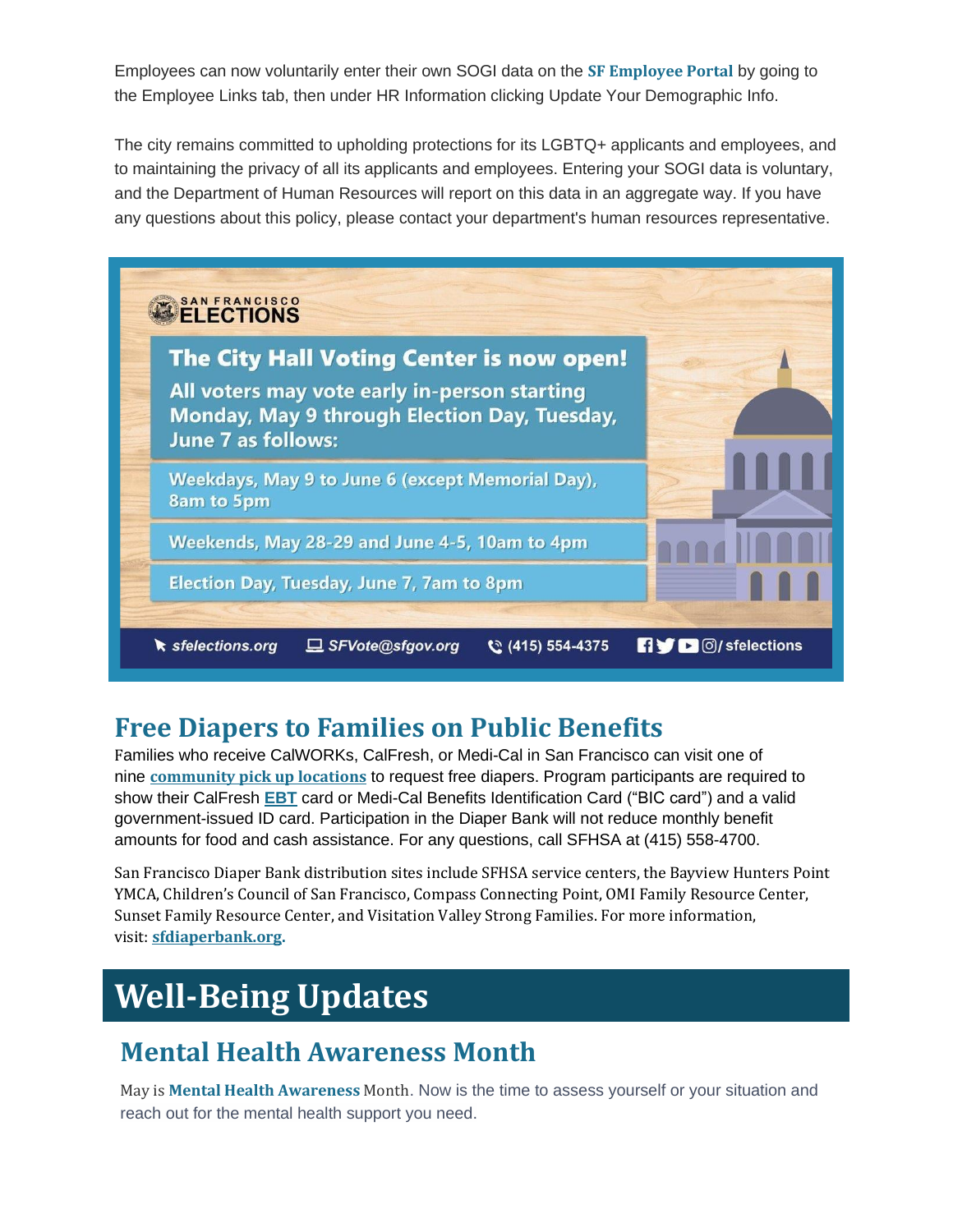Check out Mayor Breed's PSA to kick off Mental Health Awareness month below:



#### **Dealing with Stress or Anxiety?**

Mental health includes our emotional, psychological, and social well-being. It affects how we think, feel, and act and can affect our physical health also. It helps determine how we deal with stress, relate to others, make choices and how we function at work and in our personal lives. Ask for help when you are having difficulty dealing with the anxiety on your own. EAP Counselors are available for free and confidential telehealth counseling and consultations for active employees.

- **SFHSS Employee [Assistance](https://t.e2ma.net/click/hcuene/pu94qki/hsygst) Program** Call **(628) [652-4600](https://t.e2ma.net/click/hcuene/pu94qki/xkzgst)** Monday through Friday 8:00am-5:00pm for assistance.
- Download No-cost apps: **[Insight](https://t.e2ma.net/click/hcuene/pu94qki/dd0gst) Timer** - An app for sleep, anxiety, and stress **[Liberate](https://t.e2ma.net/click/hcuene/pu94qki/t50gst)** - A safe space for people of color to develop a meditation practice **[Sanvello](https://t.e2ma.net/click/hcuene/pu94qki/9x1gst)** - An app to help with stress, anxiety, and depression
- Attend Stress First Aid: Creating A Culture of Support & Self-Care Workshops on **May [24th](https://t.e2ma.net/click/hcuene/pu94qki/pq2gst)** or Mental Health First Aid workshops on **[June](https://t.e2ma.net/click/hcuene/pu94qki/5i3gst) 1st** or **[June](https://t.e2ma.net/click/hcuene/pu94qki/lb4gst) 6th.**

**For more resources and employee benefits visit SFHSS website here.**

# **Employee Spotlight**

### **2022 Emergency Medical Services Awards**

The EMS Awards honor EMS professionals and community members alike that have demonstrated compassion and exemplified unmatched professionalism throughout San Francisco's emergency medical services community and San Franciscans in need.